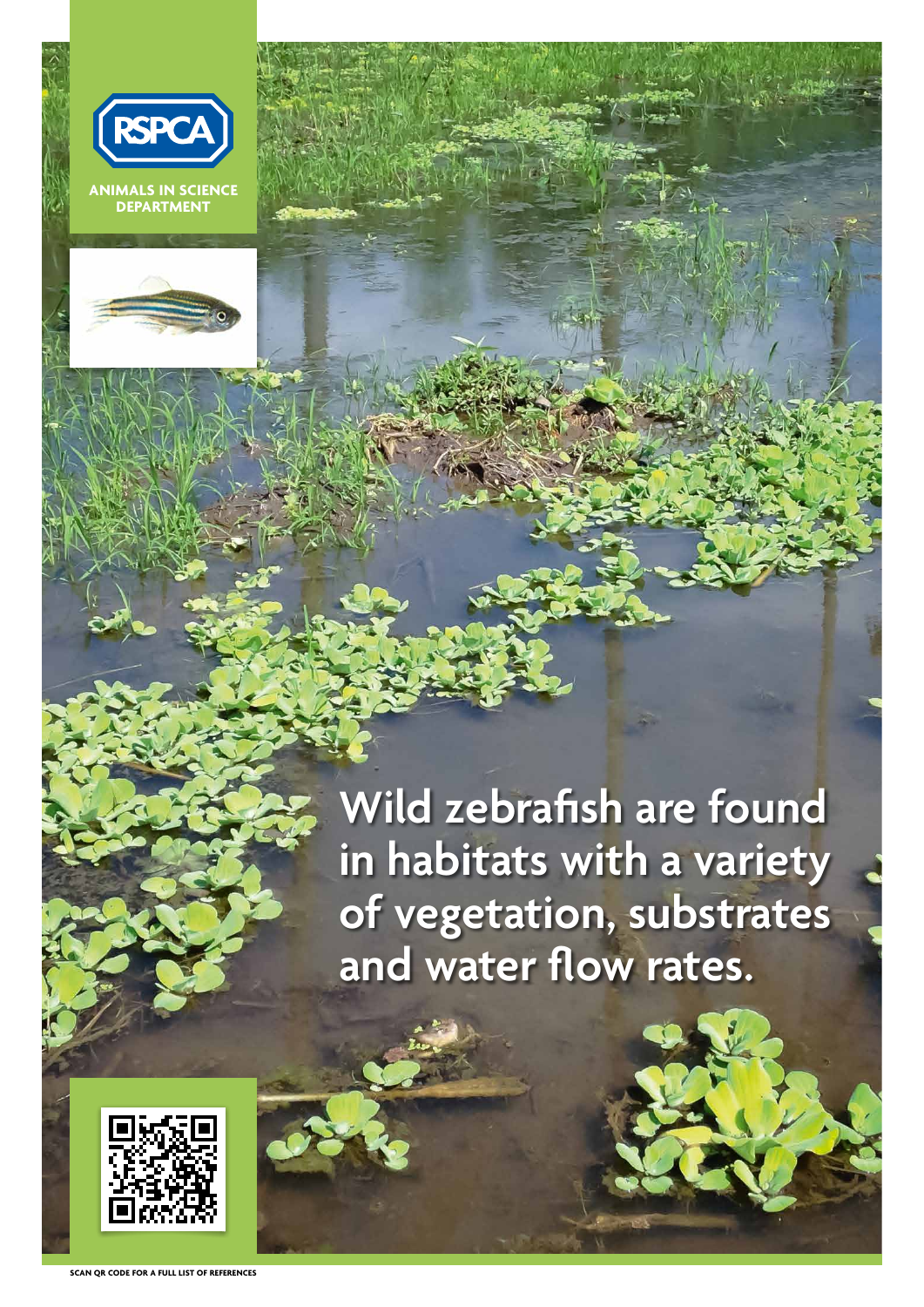

**Plants are preferred to a barren tank.**

**Environments containing artificial plants may contribute to lower anxiety, reduced stress response, social cohesion, learning and memory, larger brain size, improved fertility and fecundity, prevent oxidative stress, and improve ability to cope with pain.**

**Care should be taken as plants may affect aggressive behaviour.**



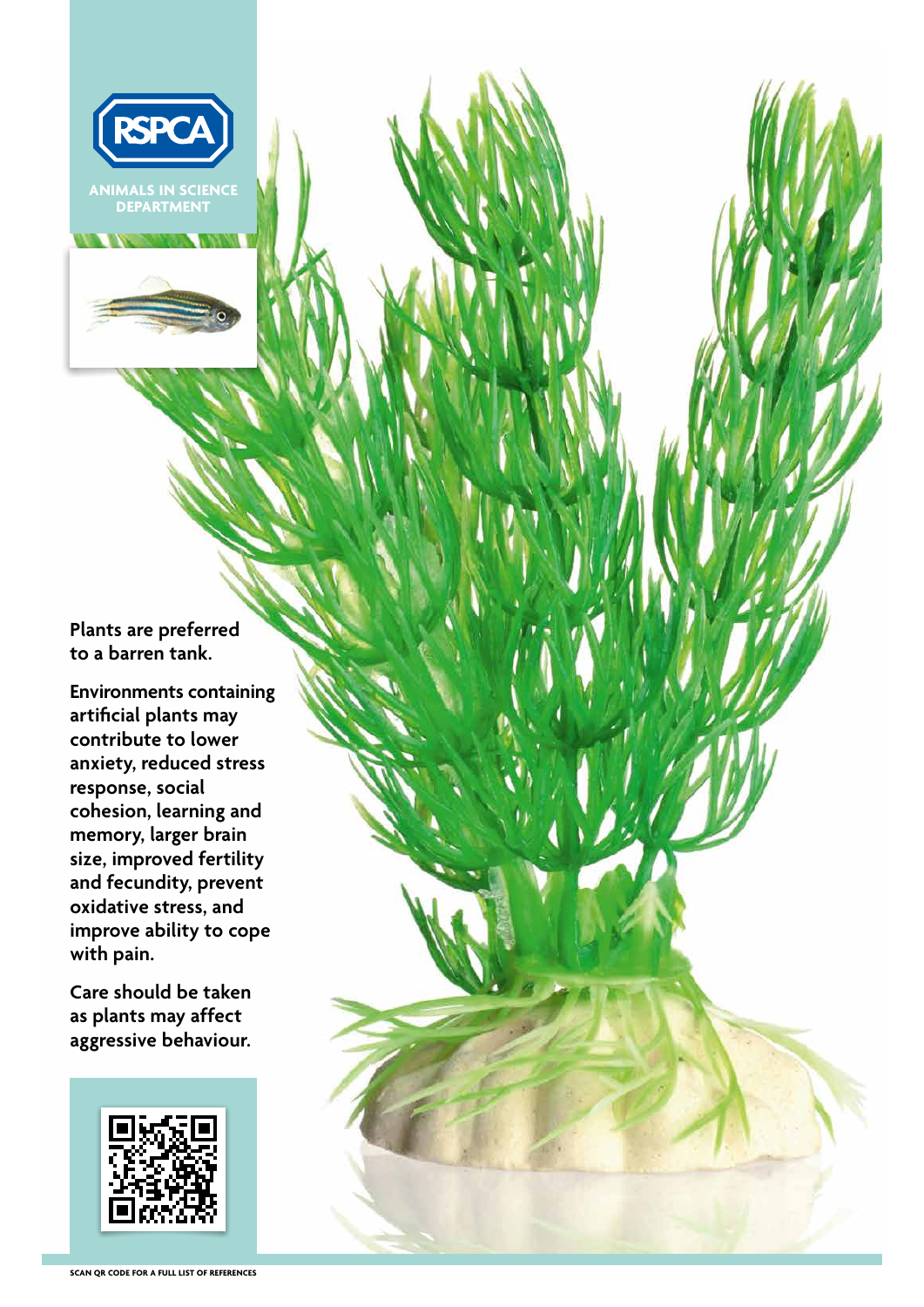

**Gravel, sand, or even an image of gravel** 



## **preferred to a barren tank.**

**Environments containing substrate may contribute to lower anxiety, reduced stress response, larger brain size, larvae survival, prevent oxidative stress and improve ability to cope with pain.**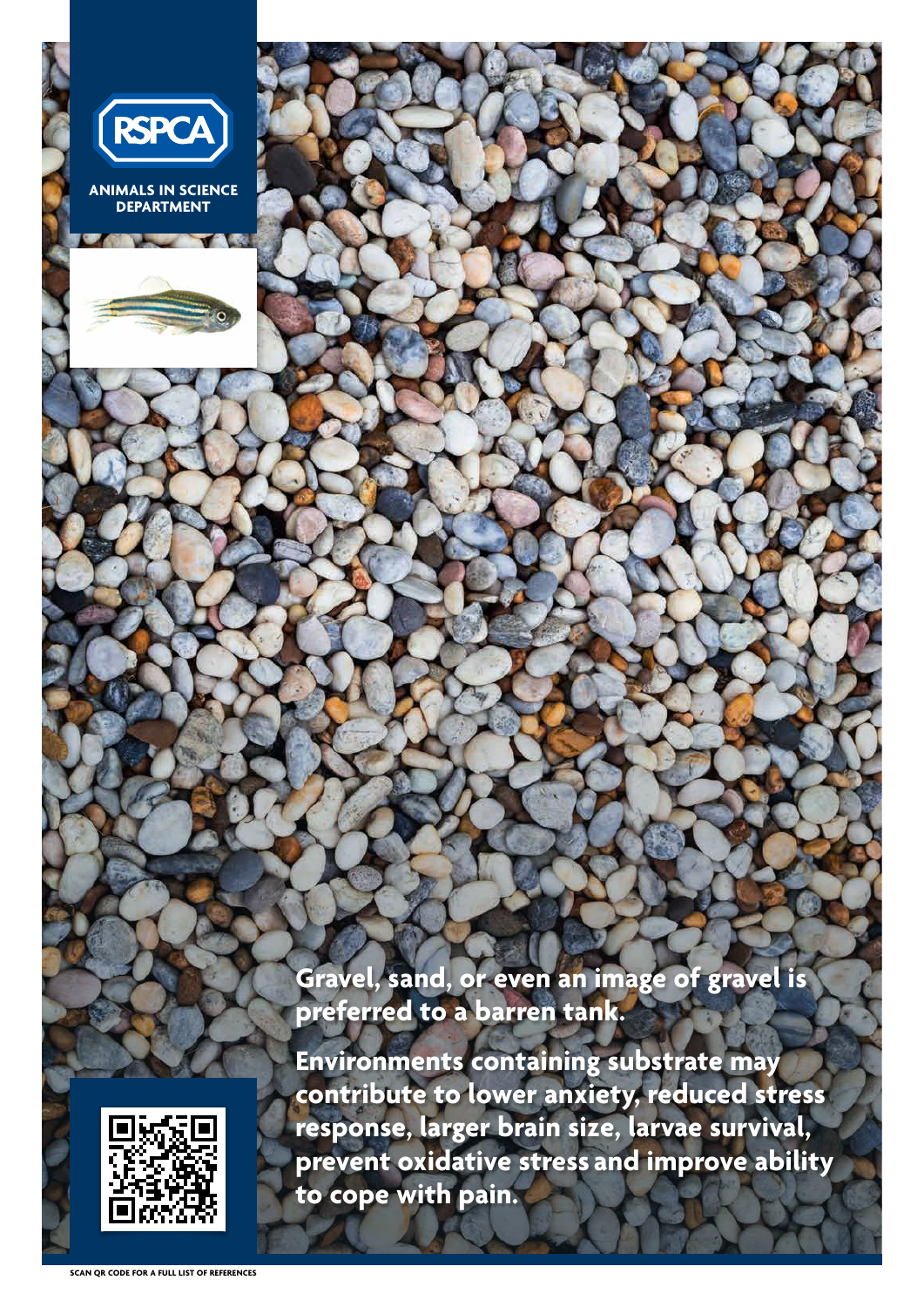



Tanks with shelter and structure are preferred to barren tanks.



Structured environments may contribute to lower anxiety, reduced stress response, increased exploration, improved learning, larger brain size, and improve ability to cope with pain.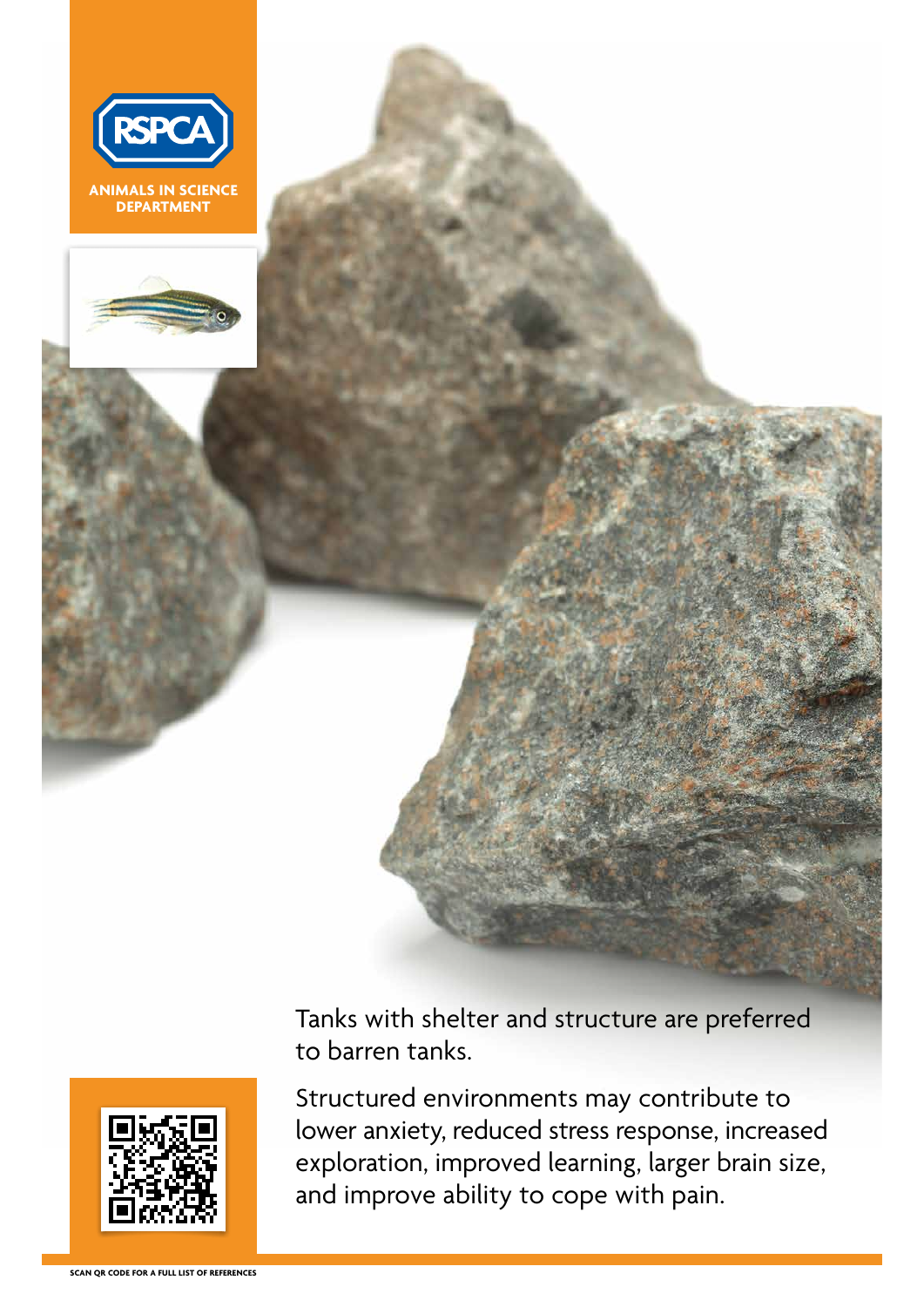**SCAN QR CODE FOR A FULL LIST OF REFERENCES**



**ANIMALS IN SCIENCE DEPARTMENT**



**Live food likely provides short-term enrichment by stimulating natural predatory behaviour.**



**NB: organisms fed to zebrafish, such as rotifers or Artemia nauplii, are not considered to be sentient.**